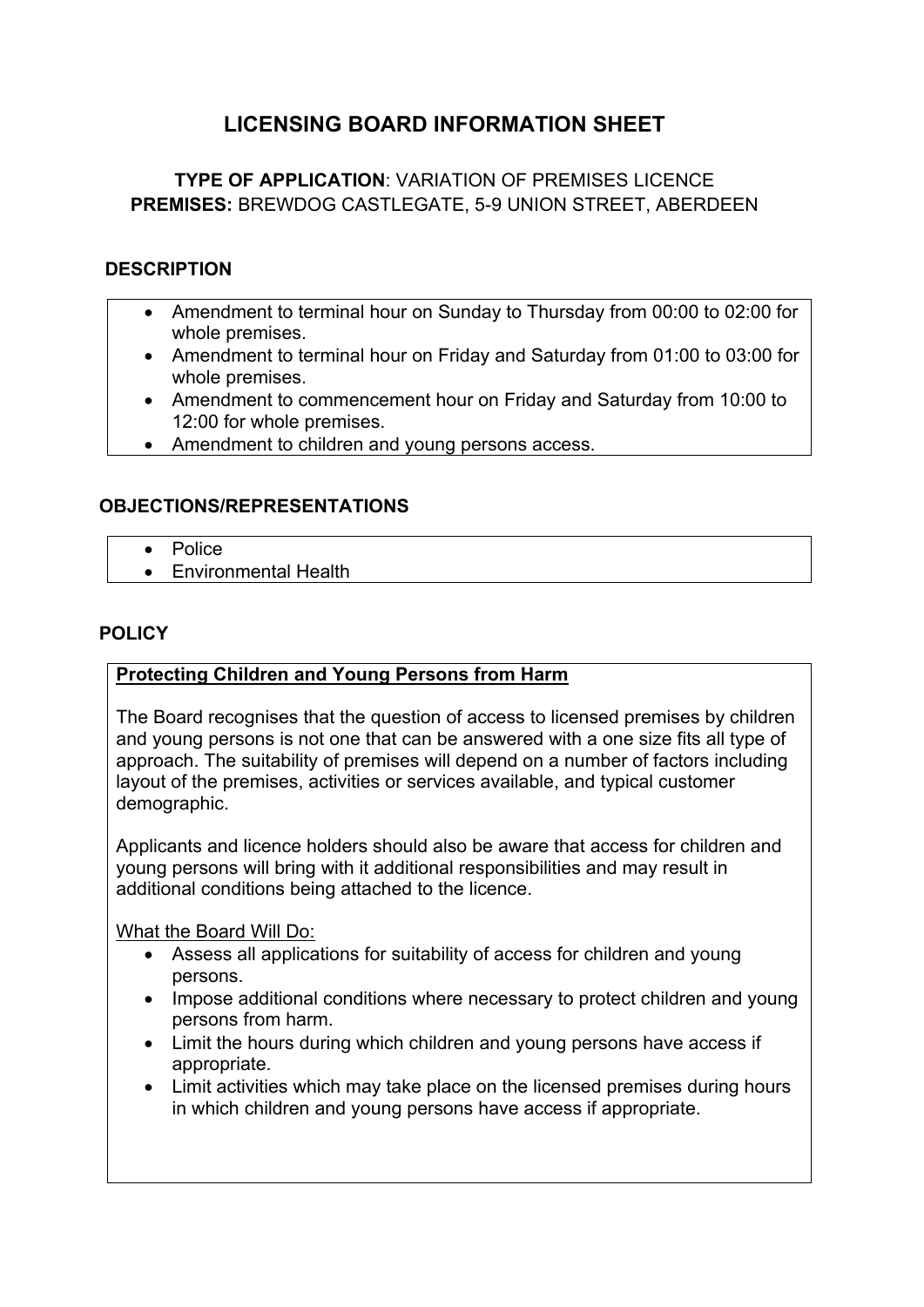What the Board Will Expect of Licence Holders/Applicants

- Consider the ambience of premises and what is appropriate in terms of children and young persons' access.
- Ensure facilities are appropriate to the areas of the premises to which children and young persons are to be afforded access.
- Vigilance against underage drinking and proxy purchasing.
- Strict enforcement of Challenge 25.
- Comprehensive and up to date staff training.
- Restrict access for children and young persons to appropriate hours and parts of the premises.

# **Supplementary Policy – Licensed Hours**

Whilst all applications will be dealt with on their own merits the Board considers it necessary for the promotion of the licensing objectives to set parameters with respect to licensed hours. Any application seeking hours outwith those detailed below will be expected to satisfy the Board that there are legitimate grounds for departing from policy and demonstrate that the granting of such hours would not be contrary to the licensing objectives.

# **Off-Sale Premises**

Maximum trading hours for off-sale premises are set by statute. The Board have no power to grant off-sales hours prior to 1000 or after 2200 hours. It should be noted that these are the maximum permitted hours and the Board may restrict these hours if it can be shown to be necessary for the promotion of the licensing objectives.

All off-sales premises 1000 1000 2200

Earliest Opening Hour Latest Terminal Hour

# **On-Sale Premises**

The Board considers it appropriate to distinguish hours within the city centre from outlying areas. The city centre area is that shown delineated on the undernoted map.

The hours stated below are the earliest acceptable opening hour and latest acceptable terminal hour, and not the maximum permissible hours. The terminal hours stated below are the latest permissible and will not be appropriate for all premises. It will be the responsibility of the licence holder or applicant to demonstrate that the premises is suitable for the hours sought. Additional conditions will normally be added to all premises seeking licensed hours after 1am including but not limited to CCTV, door stewards and radiolink. A link to examples of the standard local conditions can be found in the Supplementary Policy on General Licensing Matters.

The Board considers 15 hours continuous trading to be reasonable within any 24 hour period and so the opening or terminal hour should be adjusted accordingly to comply with this requirement.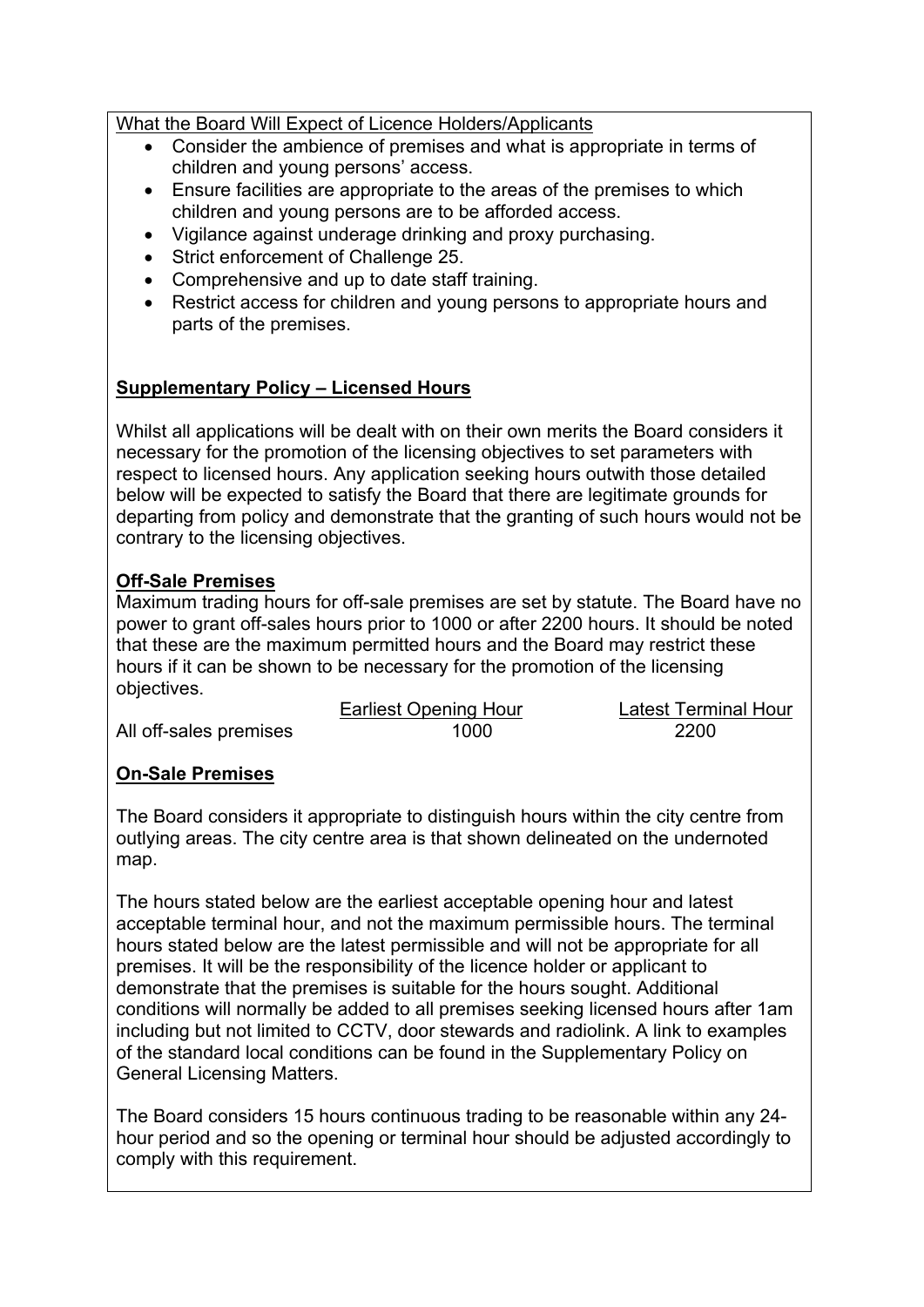The opening hours for casinos remains in line with the statutory hours in terms of the Gambling Act 2005, namely 1200 – 0600 daily.

| <b>Outwith City Centre</b> | <b>Earliest Opening Hour</b> | <b>Latest Terminal Hour</b> |
|----------------------------|------------------------------|-----------------------------|
| Sunday to Thursday         | 1000                         | 0000                        |
| Friday & Saturday          | 1000                         | 0100                        |
| <b>City Centre</b>         | <b>Earliest Opening Hour</b> | <b>Latest Terminal Hour</b> |
| Sunday to Thursday         | 1000                         | 0200                        |
| Friday & Saturday          | 1000                         | 0300                        |

# **Preventing Public Nuisance**

The Board believes that licensed premises have the potential to have a significant impact on communities. It wishes to maintain and protect the amenity of the surrounding neighbourhoods whilst recognising the valuable cultural and social aspects of such premises.

Whilst licensing powers are not the main statutory mechanism for dealing with public nuisance in general the Board will interpret public nuisance in a wider sense where it relates to the operation of licensed premises, and in particular issues such as noise and litter.

Again, a number of factors should be considered including, but not limited to:

- Location of premises. In particular the proximity to residential or noise sensitive premises such as medical facilities, sheltered housing, schools, places of worship, nurseries and suchlike.
- Hours of operation. Closely related to the location of the premises, the hours of operation should reflect what is appropriate for the surrounding neighbourhood. The terminal hours indicated in the Supplementary Policy on Licensed Hours are the maximum available and will not be suitable for all premises.
- Nature of activities. Any activities carried on in the licensed premises should not be detrimental to the ambience of the locality.
- Outdoor areas. The Board will include a Supplementary Policy on this issue, but applicants will require to ensure that the inclusion of an outdoor licensed area in any premises is appropriate and will not contravene the licensing objective of preventing public nuisance.
- Smoking areas. These should be designed to minimise public nuisance and regularly monitored to cut down on noise and litter.
- Noise from patrons entering and exiting the premises.

What the Board Will Do:

- Consider the proximity of proposed licensed premises to noise sensitive premises when considering applications.
- Ensure that licensed hours and activities are appropriate for the type of premises and locality. The terminal hours indicated in the Supplementary